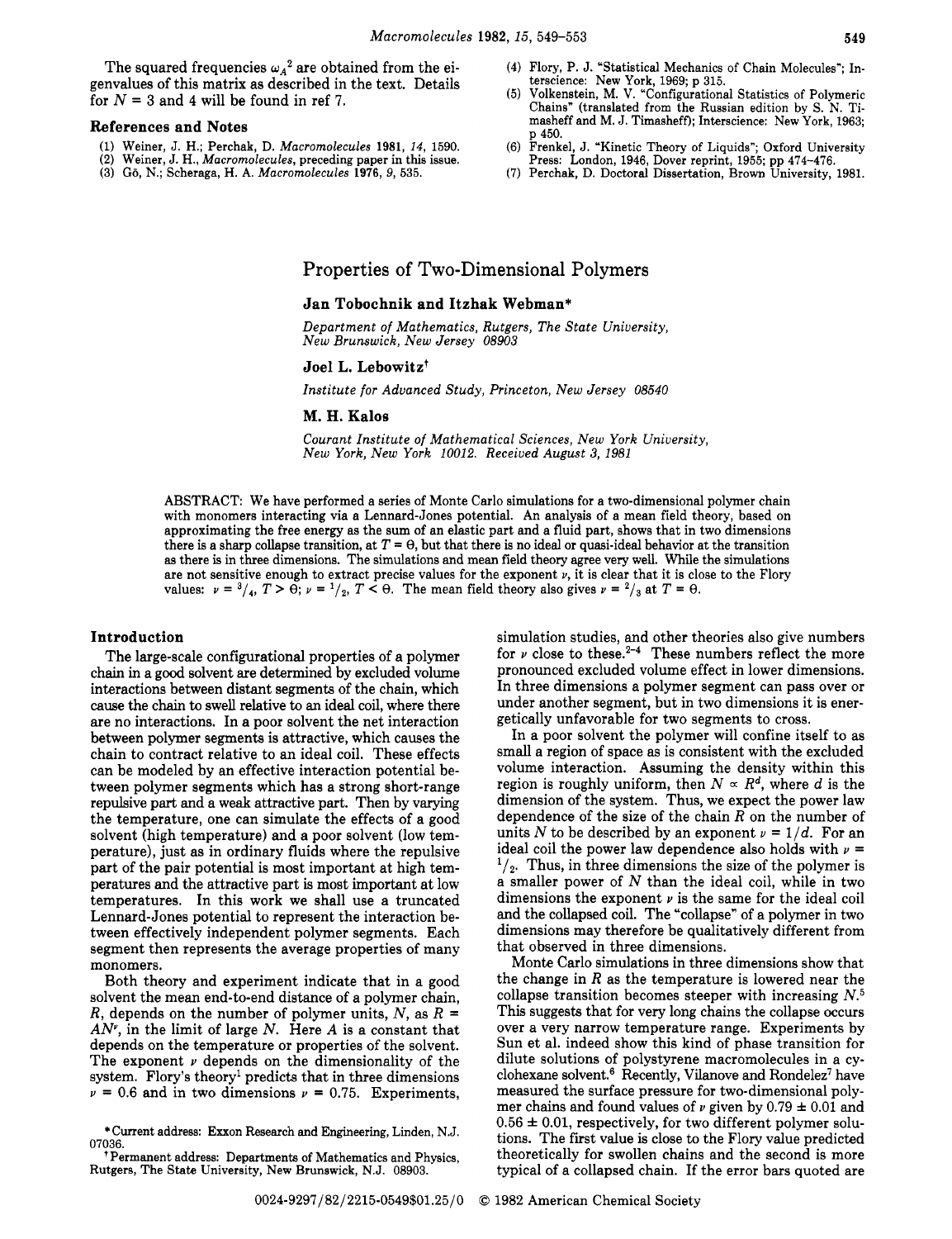meaningful, then they suggest that the excluded volume exponent of Flory may be too small and that a very different theory is needed to describe a collapsed chain. Thus, investigation of two-dimensional polymers at this time takes on greater import.

The purpose of this paper is to obtain a better understanding of the properties of two-dimensional polymers by means of Monte Carlo simulations and an analysis based on Flory's theory and extensions by de Gennes<sup>8</sup> and oth $ers.<sup>9</sup>$ 

#### **Computational Procedure**

Our model chain is made up of  $N + 1$  beads (i.e.,  $N$ links) located at positions *(ri)* connected by rigid rods. The distance between nearest-neighbor beads is taken to be the unit of length. Any two beads along the chain interact via a Lennard-Jones potential  $V(r_{ii})$  with a cutoff  $r_c$  shifted so that  $V(r_c) = 0$ ; i.e.

$$
V(r_{ij}) = 4\epsilon [(\sigma/r_{ij})^{12} - (\sigma/r_{ij})^6 + (\sigma/r_c)^6 - (\sigma/r_c)^{12}] \r_{ij} < r_c
$$
 (1a)  

$$
V(r_{ij}) = 0 \r_{ij} > r_c
$$
 (1b)

For most of our work  $r_c = 2$  and  $\sigma = 0.7$ .

The ensemble of configurations was generated by a reptation Monte Carlo dynamics as explained in ref *5.*  Briefly, the method involves the usual Metropolis Monte Carlo scheme where a move is defined as taking a bead from one end of the chain and placing it at the other end, in a position such that the angle between the old last link and the new link is determined by the Boltzmann factor. This procedure works very well at high and medium temperatures, where the ends of the polymer have freedom to move around. At lower temperatures the procedure is less efficient since the end can get trapped in a position such that a bead cannot be added to it. This leads to a very low acceptance ratio which prevents us from going to very low temperatures.

Equilibrium averages are obtained by dividing the total sequence of Monte Carlo steps into 30 blocks, where each block contains  $500(N + 1)$  attempted moves. The final average and standard deviation is obtained by averaging over the block averages after discarding the first couple of blocks to allow the chain to come to equilibrium. We used values of  $N + 1$  equal to 20, 40, and 80.

A variety of size and shape properties of the polymer was studied. In addition, we computed the configurational energy. In the next section we shall present our results for each property along with the mean field theory predictions and results from other studies.

#### **Properties of Two-Dimensional Polymers**

**A. End-to-End Distance.** A great deal of effort has been expended in trying to understand the dependence of the mean end-to-end distance on the number of monomer units. In our simulation, where there is no angular correlation between successive beads, each bead represents the average behavior of many such units. Thus, although our chains have a maximum size of 80 beads, we expect the chain to behave at least approximately **as** if it is in the asymptotic region of large *N,* and as reported below this seems to be the case.

A very successful and simple way of computing *v* is the theory of Flory. Here the free energy is assumed to consist of two parts, an elastic part and a part due to the interactions of monomers independent of their chemical distance along the chain. (It has been shown that the Flory theory was not rigorous and in fact left out the largest part of the free energy.1° However, the parts left out appear



**Figure 1.**  $\alpha^2 = R^2/N$  for  $N + 1$  beads from Monte Carlo simulation. The curves are from the Flory theory:  $(-)$  liquid part of free energy based on van der Waals approximation;  $(-)$  ( $\epsilon^*$  $(2.0)$  and  $(--)$   $(* > 2.0)$ , Flory theory up to third order in virial expansion; (--) Flory theory up to second order in virial expansion.

to cancel out for the most part so that Flory's theory gives quite accurate results. Our philosophy in using this theory is to assume that it is correct except for possibly small corrections to the exponent *v* which are undetectable in our simulations and most experimental situations.) This free energy is then minimized with respect to the expansion factor  $\alpha = R/N^{1/2}$ . This leads to the result, in *d* dimensions, that

$$
\alpha^{d+2} - \alpha^d = N^{2-d/2} \frac{1}{\rho} \frac{\partial}{\partial \rho} f(\rho, T) \tag{2}
$$

where  $f(\rho,T)$  is the (excess) free energy per particle of a fluid interacting with interparticle potential  $V(r)$  at a density  $\rho = (c/d)(N/R^d)$ , where  $c \simeq 1/\pi$  for  $d = 2$ ,  $c \simeq$  $3/4\pi$  for  $d = 3$ ; i.e., the monomers are assumed to be distributed uniformly in a spherical volume of radius *R.*  In the expanded state,  $\rho \ll 1$  and  $f(\rho,T) \sim {}^{1}/_{2}U_{2}(T)\rho^{2}$ , where  $U_2(T)$  is the second virial coefficient. In the simple Flory theory, therefore, one replaces the right side of *(2)*  by  $N^{2-d/2}U_2(T)$ , giving

$$
\alpha^{d+2} - \alpha^d = N^{2-d/2} U_2(T) \tag{3}
$$

We then identify the  $\theta$  temperature, corresponding to the collapse transition, as occurring at  $U_2(T) = 0$ . While there are expected to be corrections to this simple picture, e.g., neighboring monomers are not independent even at small values of  $\rho$ , it nevertheless appears to give a good picture of the swollen chain when  $U_2(T) > 0$  and  $d < 4$ . Note that in the absence of interactions  $\alpha = 1$  for all *d* and we recover the ideal-coil results. If  $U_2(\theta) = 0$ , then to first order we assume it to be of the form  $U_2 \sim c(\epsilon_\theta^* - \epsilon^*)$ . Here  $\epsilon^* =$  $\epsilon/k_BT$  and  $\epsilon_0^*$  is the value of  $\epsilon^*$  at which the attractive part of the pair interaction potential compensates for the repulsive part. When  $U_2(T) > 0$  and  $d < 4$ , then for large values of *N* the second term in eq **3** can be neglected. This gives  $\nu = 3/(d + 2)$ , which is very close to all experimental and numerical estimates. Using our high-temperature data shown in Figure 1 for  $N = 40$ , we find  $\epsilon_0^* = 1.93$ , compared to the value of  $\epsilon^* = 0.68$  where the second virial coefficient vanishes as determined by computing  $U_2(T)$  numerically from the formula

formula  

$$
U_2(T) = \int \{1 - \exp(-V/k_B T)\} d^2 r
$$
 (4)

This huge discrepancy indicates that the bare binary interactions have very little to do with determining the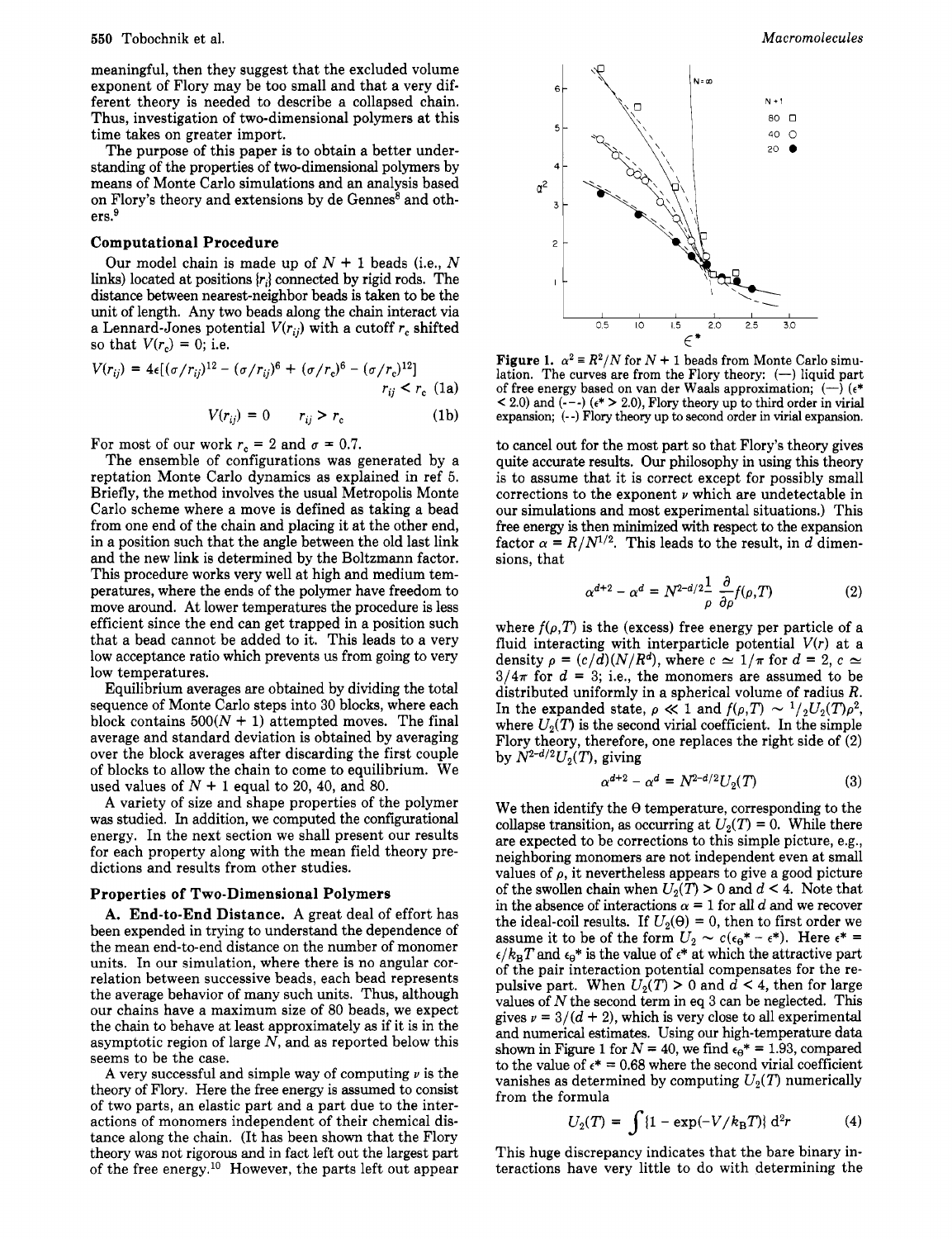collapse of the two-dimensional polymer. This is different from three dimensions, where the collapse occurs at a temperature closer to the bare *8* temperature.

When we compute  $\nu$  by a linear fitting of  $\ln R$  vs.  $\ln N$ for  $N + 1 = 20$ , 40, and 80, we find  $\nu = 0.76 - 0.77$ . It is difficult to give a reliable error bar for these data, but the trend suggests that the actual value of  $\nu$  is very close to the Flory value of 0.75. (Monte Carlo simulations of three-dimensional polymers have shown that finite size effects lead to slightly larger values of *v.* This effect is probably also occurring here.<sup>11</sup>) Renormalization group calculations give a slightly larger value for  $\nu$ , namely,  $\nu =$ 0.77 in two dimensions.<sup>12</sup> However, Derrida<sup>13</sup> recently used Nightingale's phenomenological scaling approach for the lattice polymer problem and found  $\nu = 0.7503 \pm 0.0002$ .

When  $U_2(T)$  equals zero, eq 2 must be extended to include higher order virial coefficients. This leads to an equation of the form8

$$
\alpha^{d+2} - \alpha^d - N \sum_{m \ge 3} U_m(T) N^{(m-1)(1-d/2)} \alpha^{-(m-2)d} = N^{2-d/2} U_2(T)
$$
\n(5)

which in three dimensions reduces to<sup>8</sup>

$$
\alpha^5 - \alpha^3 - \frac{U_3(T)}{\alpha^3} - \mathcal{O}\left(\frac{1}{N^{3/2} \alpha^6}\right) = N^{1/2} U_2(T) \qquad (6)
$$

and in two dimensions, however, to

$$
\alpha^4 - \alpha^2 - N \sum_{m \ge 3} U_m(T) \alpha^{-2(m-2)} = N U_2(T) \tag{7}
$$

Here  $U_m(T)$  is proportional to the *mth* virial coefficient. As can be seen, the structure of the extended Flory theory is quite different in two dimensions from that in three dimensions. In three dimensions only the third virial coefficient is necessary at  $T = \theta$  since all other terms are of higher order in  $N^{-1/2}$ . The resulting equation is then of the same form as that describing tricritical points and thus the collapse has been theoretically described in this way.<sup>15,16</sup> In two dimensions, however, all terms in the series are proportional to *N* and hence near the collapse higher order terms are more important than in three dimensions. In the language of the renormalization group all the terms are relevant. Physically, this corresponds to the restriction of configuration space in two dimensions causing the polymer to intersect itself many times.16

We fitted the data for  $N + 1 = 40$  to an equation with the functional form of eq 7 where  $U_2(T) = c(\epsilon_0^* - \epsilon^*),$  $U_3(T)$  = const and  $U_m(T) \equiv 0$  for  $m \geq 4$ . The same values for  $\epsilon_0^*$ , *c* and  $U_3(T)$  were then used to generate the curves in Figure 1 for  $N + 1 = 20, 40,$  and 80 beads. This functional form fits the data well below  $\epsilon_0^* = 1.63$  but does less well above  $\epsilon_0^*$ . This suggests that the density of monomer units within the region of the polymer is too great and that more terms in the expansion are needed.

A more realistic way to represent the liquid-like behavior of the polymer units is to use an approximate free energy such as the van der Waals theory, which we write  $as<sup>17</sup>$ 

$$
\frac{F}{k_{\rm B}T} = \frac{F_{\rm ideal}}{k_{\rm B}T} - N \ln \frac{(1 - Nb)}{V} - \frac{N^2 a}{V} \tag{8}
$$

Here *b* is a parameter that represents the hard-core volume of a polymer segment and *a* is another parameter that determines the *8* temperature. Using this model free energy in the Flory theory, one finds the following:

Three Dimensions

$$
\alpha^5 - \alpha^3 - \frac{b^2}{2k(k\alpha^3 - bN^{-1/2})} = \frac{b - a}{2} N^{1/2} \tag{9}
$$

Two Dimensions

$$
\alpha^4 - \alpha^2 - \frac{Nb^2}{3k(k\alpha^2 - b)} = \frac{b - a}{3}N\tag{10}
$$

where *k* is defined such that the volume (or area in two dimensions) is  $V = kR^d$ . There is not much change in the structure of these equations for large  $N$  at high and medium temperatures from that given in eq 5-7 **as** is shown by the curves in Figure **1.** At low temperatures the van der Waals equation does give a better fit to the data than eq 7 using only up to the third virial coefficient. The fit to the 40-bead data gives  $b = 1.8$ ,  $a = 1.1e^*$ , and  $k = 3.5$ , which are all reasonable values. For example, the hard-core area is roughly  $\pi(\sigma/2)^2$ , which equals 1.54 for  $\sigma = 0.7$ .  $\epsilon_0$ \* is found by identifying  $c(\epsilon_0^* - \epsilon^*) = (b - a)/3$ , which gives  $\epsilon_{\theta}^* = 1.66$  for our fit.

We see that eq **10** fits the data very well at both high We see that eq 10 fits the data very well at both high<br>and low temperatures. Also shown in Figure 1 is the<br>prediction from eq 10 for the expansion factor for  $N \rightarrow$ <br>and  $\bullet \searrow$  This may channel begin them. prediction from eq 10 for the expansion factor for  $N \to \infty$  and  $\epsilon^* > \epsilon_0^*$ . This curve shows that there is a very sharp transition from the excluded volume region to the collapsed chain region. Since the Monte Carlo data fit this equation, there is some reason to believe that a sharp transition does indeed exist for  $d = 2$ . The same result was found by Derrida for a lattice model with attractive interactions. He uses a finite-width, infinite-length strip and finds that *<sup>v</sup>* goes from  $0.75$  to  $0.5$  in a narrow region of  $\epsilon^*$ . The curves get sharper **as** the width increases.18 Also of interest is the fact that right at  $\epsilon^* = \epsilon_0^*$  we find that the first and third terms of eq 10 are dominant and that  $\nu = 0.66667$ , instead of  $\nu = 0.5$ , which occurs in three dimensions at the collapse transition. (Derrida<sup>18</sup> finds that curves of  $\nu(T)$  as a function of width cross at a  $\nu \approx 0.55$ -0.58.) This suggests that the two-dimensional polymer does not have a region of quasi-ideal behavior as is found for the three-dimensional chain. Thus, the two-dimensional polymer goes directly from an excluded volume state to a collapsed state. For  $\epsilon^*$  >  $\epsilon_0$ <sup>\*</sup> the value of the expansion factor,  $\alpha$ , is constant in the limit of large *N* and is given implicitly by the equation

$$
\alpha^2 = \frac{b}{k} + \frac{b^2}{k^2(a-b)} \left[ 1 - \frac{3(\alpha^4 - \alpha^2)}{N(a-b)} \right] \quad (11)
$$

Thus, coming from the low-temperature side (large  $\epsilon^*$ ), we Thus, coming from the low-temperature side (large  $\epsilon^*$ ), we see that  $\alpha^2$  diverges for  $N = \infty$  (since as  $\epsilon^* \rightarrow \epsilon_0^*, \alpha - b \rightarrow \infty$ ) see that  $\alpha^2$  diverges for  $N = \infty$  (since as  $\epsilon^* \to \epsilon_0^*$ ,  $\alpha - b \to 0$ ) and is not constant as it would be for the quasi-ideal coil.

The reason for a lack of ideal behavior in two dimensions is probably due to the topological constraints on the allowable configurations. These constraints could also lead to nonideal behavior of polymer melts, unlike their three-dimensional counterparts, where it has been argued that the single chain in a melt does in fact behave as an ideal chain.<sup>19</sup>

**B. Radius of Gyration.** The mean radius of gyration is defined as

$$
S^2 \equiv \sum_{i} \sum_{j \neq i} r_{ij}^2 \tag{12}
$$

Fits to the data for *S* are also possible **as** was done for *R.*  The results are similar, with slightly different values of the parameters *b, a,* and *k* needed for the best fit. (Here the natural variable to replace  $\alpha^2$  is  $\phi^2 = 6S^2/N$ .)

In Figure **2** we plot the values of *R2/S2* as a function of  $\epsilon^*$ . Since this ratio is independent of N, the form of  $\phi^2(N)$ is the same as that of  $\alpha^2(N)$ . The asymptotic value for high temperatures is about **7.5,** which is similar to the value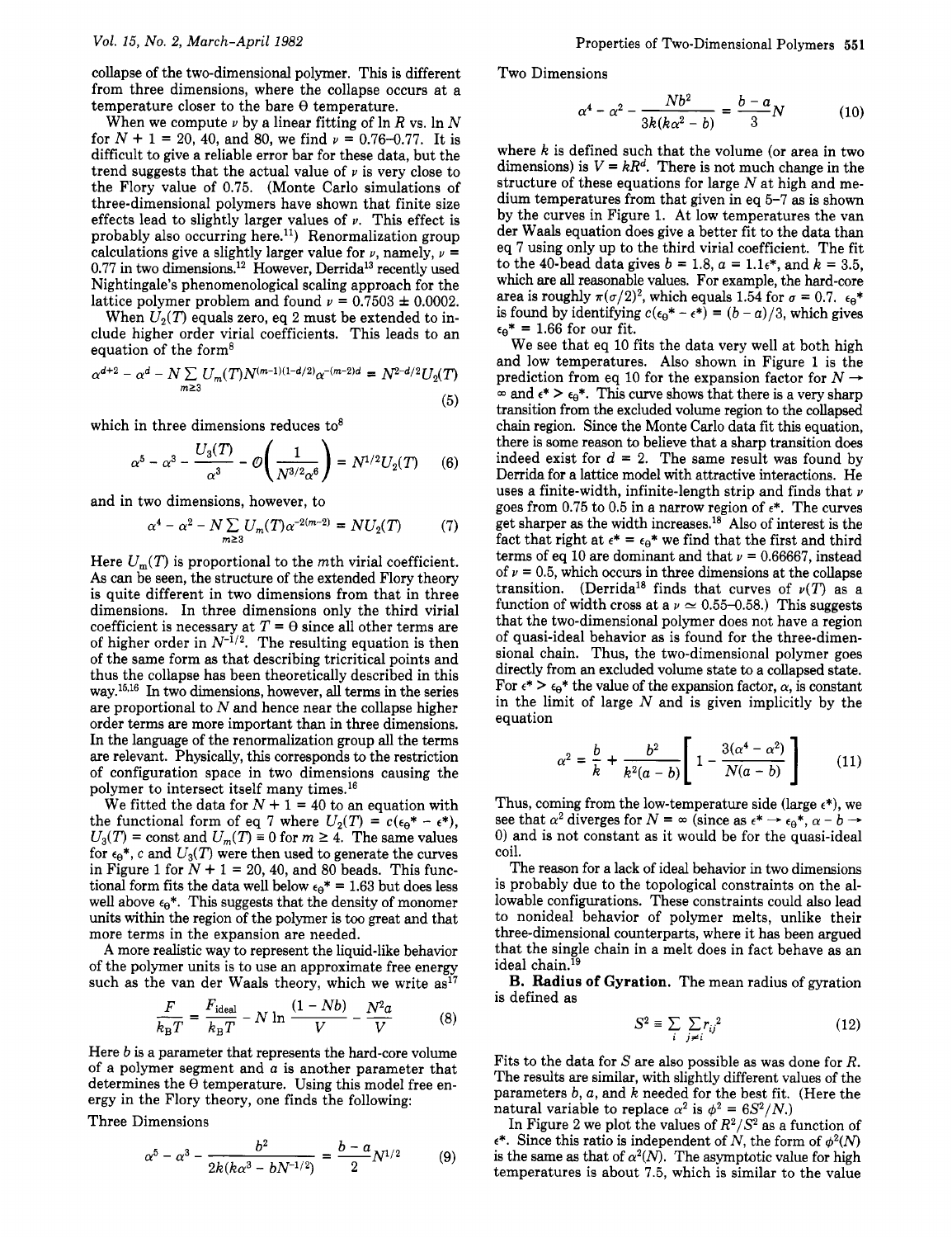

**Figure 2.** Data from Monte Carlo calculations for *R2/S2.* 



**Figure 3.** Data from Monte Carlo calculations for  $I_r = \langle I_{\text{min}}/I_{\text{max}} \rangle$ , where  $I_{\text{min}}$  ( $I_{\text{max}}$ ) is the smallest (largest) principal moment of inertia.

obtained by Monte Carlo calculations on a square lattice, which gave  $R^2/S^2 = 6.9$ . It is larger than that obtained for three-dimensional lattices, where  $R^2/S^2$  is around 6.4.<sup>20,21</sup> Also, one expects that the value of this ratio should equal 6 for an ideal chain. This occurs for  $\epsilon^*$  around 1.7, which is very close to the  $\epsilon_0^*$  found by fitting the 40-bead data. It is not clear whether this means that the chain is ideal. We argued against this possibility in the last section. More likely, this ratio must be greater than 6 in the excluded volume region and less than 6 in the collapsed region, and thus near the transition the ratio must pass through 6.

**C. Principal Moments of Inertia.** We have also computed the ratio of the principal moments of inertia and the results are shown in Figure 3. We define *I,* as  $\langle I_{\text{min}}/I_{\text{max}}\rangle$ . In the excluded volume regime we expect elongated chains, leading to small values of *I,.* We find that this is the case with  $I_r$  about equal to 0.2 for high temperatures and independent of *N.* In the collapsed regime we expect *I,* to be closer to unity, which is its value for a disk. Our results show a smooth though rapid crossover near the fitted value of  $\epsilon_0^*$ .

**D. Fluctuations in**  $S^2$ **.** We also computed the quantity  $(\Delta S^2) = (S^4) - (S^2)^2$ . One expects that  $(\Delta S^2)$  will decrease dramatically at the collapse transition since the size of the chain should not fluctuate nearly as much for a collapsed glob as an extended chain. However, we observe a gradual change with temperature. This may just mean that **S2** is largely a measure of internal polymer properties as well as global properties and that these do not change significantly at the transition.

**E. Angle between Two Halves of the Polymer.** If we consider a polymer as being composed of two halves, then the mean end-to-end distance is related to the distance from one end to the middle and the distance from the other end to the middle as

$$
R^2 = (\vec{R}_1 \cdot \vec{R}_2)^2 = 2R_1^2 + 2(\vec{R}_1 \cdot \vec{R}_2)
$$
 (13)

where  $\vec{R}_1 = \vec{r}_1 - \vec{r}_{N/2}$  and  $\vec{R}_2 = \vec{r}_{N/2} - \vec{r}_N$ . For long chains  $R = AN^{\tilde{v}}$  and  $R_1 = R_2 = A(N/2)^{\tilde{v}}$ . Thus, eq 13 gives

$$
\langle \vec{R}_1 \cdot \vec{R}_2 \rangle / \langle R_1^2 \rangle = \frac{1}{2} (2^{2\nu} - 2) \tag{14}
$$



Figure 4. Data from Monte Carlo calculations for the ratio  $\langle R_1, R_2 \rangle / \langle R_1^2 \rangle$ , where  $R_1 = \vec{r}_1 - \vec{r}_{N/2}$  and  $R_2 = \vec{r}_{N/2} - \vec{r}_N$ .



**Figure 5.** Data from Monte Carlo calculations for the energy per bead vs. reduced temperature.

This quantity cannot be used to get a reliable value of *<sup>v</sup>* because end effects are too important even in the excluded volume region. However,  $\langle \vec{R}_1 \cdot \vec{R}_2 \rangle$  should equal zero when  $\nu = 0.5$  and thus can be used to locate the  $\theta$  temperature. This occurs at  $\epsilon^* = 1.9$ , as can be seen in Figure 4. This value is somewhat higher than our other estimates of the collapse temperatures. Also, we note that for  $\epsilon^* > \epsilon_0^*$ ,  $\langle R_1 \cdot R_2 \rangle$  should equal 0 since  $\nu = 0.5$ . But this is not the case due to the fact that  $R_1$  and  $R_2$  are very highly correlated so that half the chain cannot be treated as a long chain by itself, as assumed in the derivation of eq 14.

**F. Energy and Specific Heat.** The total internal energy of the polymer as a function of temperature is shown in Figure 5. The slope of this curve is the specific heat. If there is a specific heat peak near the collapse, it is difficult to see. Baumgartner<sup>22</sup> found no peak in the three-dimensional case except at very low temperatures corresponding to a liquid-solid transition. Derrida,<sup>17</sup> however, found a peak in two dimensions for his lattice model. To pin down the energy in our model we need to go to lower temperatures than we are capable of at the moment. One significant feature of the curves is that they are largely *N* independent, with at least some of the *N*  dependence due to end effects.

**G. Snapshots of Polymer Configurations.** Another way to gain a qualitative feel for what is going on in the polymer **as** the temperature is lowered is to look at snapshots of polymer configurations. We have looked at many configurations and show a few in Figure 6. These pictures show that the primary difference is the number of contacts between beads, which increases as the temperature is lowered. Another difference is that the extended chain moves through a large sequence of varying shapes, whereas the collapsed chain will change its shape much more slowly